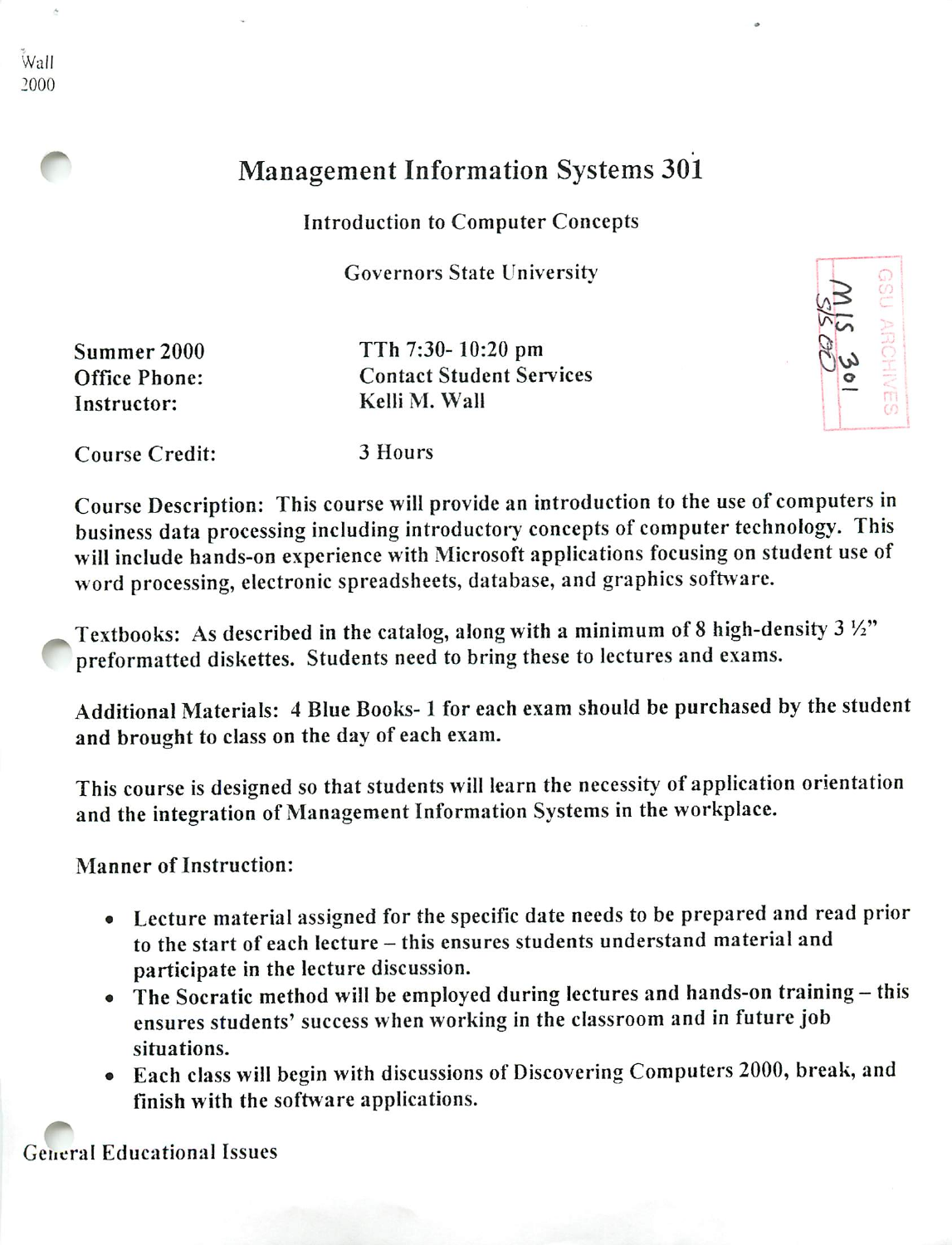*Wall 2000*

> *1. Pair up with a partner to keep up with the class pace and acquire notes or additional help with assignments.*

> */^Attendance is mandatory to absorb the majority of the material. Class pace is accelerated uuring the summer and each class missed will result in a loss of 40 pts. In addition, if a student is late, please see the instructor to be marked present since attendance is taken at the start of class.*

> *3. Missed exams will only be made up if there is an illness (need a dated doctor's excuse), or a business trip (dated airfare receipt), etc. The student is responsible for contacting the instructor prior to the exam date, not after. Student services can be contacted to notify instructor of any emergency. There are no make up exams or late homework accepted. Homework is late if turned in after attendance is taken.*

> *4. Written assignments must be grammatically correct and proofread to be error-free or the grade will be lowered.*

> *5. This course allows for computer time during the class for coursework completion, but the student can expect to spend several hours working in the computer lab or on a computer at home.*

> *6. Purchase a lightweight folder for all coursework. The student's name and course title should appear outside the folder, and the completed work should be placed chronologically inside and is due at the completion of each application along with a disk labeled with student's name, course number and application.*

> *7. Cheating will not be tolerated, excused or given any additional chances. Copying of ignments will result in handling according to the University's rules of conduct.*

| Exam #1 (Word $\&$                    | 100 points       |
|---------------------------------------|------------------|
| Chapters $1 & 2$                      |                  |
| Exam #2 (Excel $\&$                   | 100 points       |
| Chapters $3 & 4$                      |                  |
| Exam #3 (PP $&$ Chapters 5            | 100 points       |
| & 6)                                  |                  |
| Exam #4 (Access &                     |                  |
| Chapter 7)                            | 100 points       |
| Quizzes (5 Total)                     | 100 points       |
| <b>Word Projects</b>                  | 100 points       |
| <b>Excel Projects</b>                 | 100 points       |
| <b>Access Projects</b>                | 100 points       |
| <b>PowerPoint Projects</b>            | 100 points       |
| <b>Attendance &amp; Participation</b> | 100 points       |
| na matemat                            | <b>1000 roms</b> |

*Grades and Evaluation:*

*jf^\*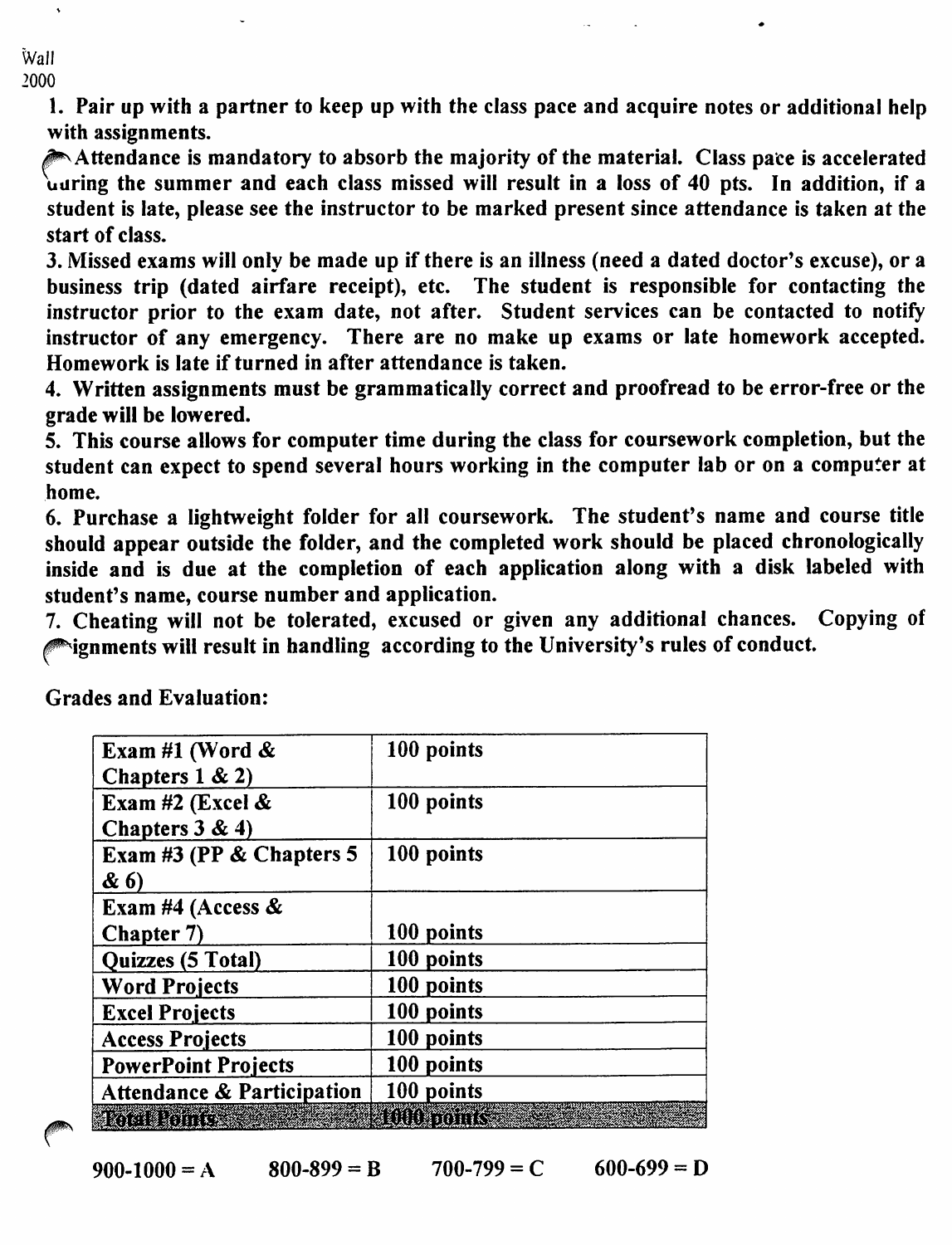| Date             | Discovering<br>Computers | <b>CHITGG 2000</b> | Habs           |
|------------------|--------------------------|--------------------|----------------|
| May <sub>9</sub> |                          | Word               | Project 1 & 2  |
| May 11           | 2                        | Word               | Projects 3     |
| May 16           | 3                        | Excel              | Project 1      |
| May 18           | Exam 1                   | Exam 1             | Exam 1         |
| May 23           | 4                        | Excel              | Project 2      |
| May 25           | 5                        | Excel              | Project 3      |
| May 30           | Exam 2                   | Exam 2             | Exam 2         |
| Jun 2            | 6                        | PowerPoint         | Projects 1 & 2 |
| Jun 7            | 7                        | Access             | Project 1      |
| Jun 9            |                          | Access             | Projects 2 & 3 |
| <b>Jun 14</b>    | Exam 3                   | Exam 3             | Exam 3         |
| <b>Jun 16</b>    | PowerPoint               | Presentations      |                |
| <b>Jun 21</b>    | Exam 4                   | Exam 4             | Exam 4         |

There will be 4 unannounced quizzes during this course. They will cover past material and material for that night, (i.e. A quiz given on May 11th will cover Disc. Computers Chapters 1& 2, a Word Projects 1 -3).

\*Caveat- syllabus is subject to change as the trimester progresses.

 $\bar{v}$ all :ooo